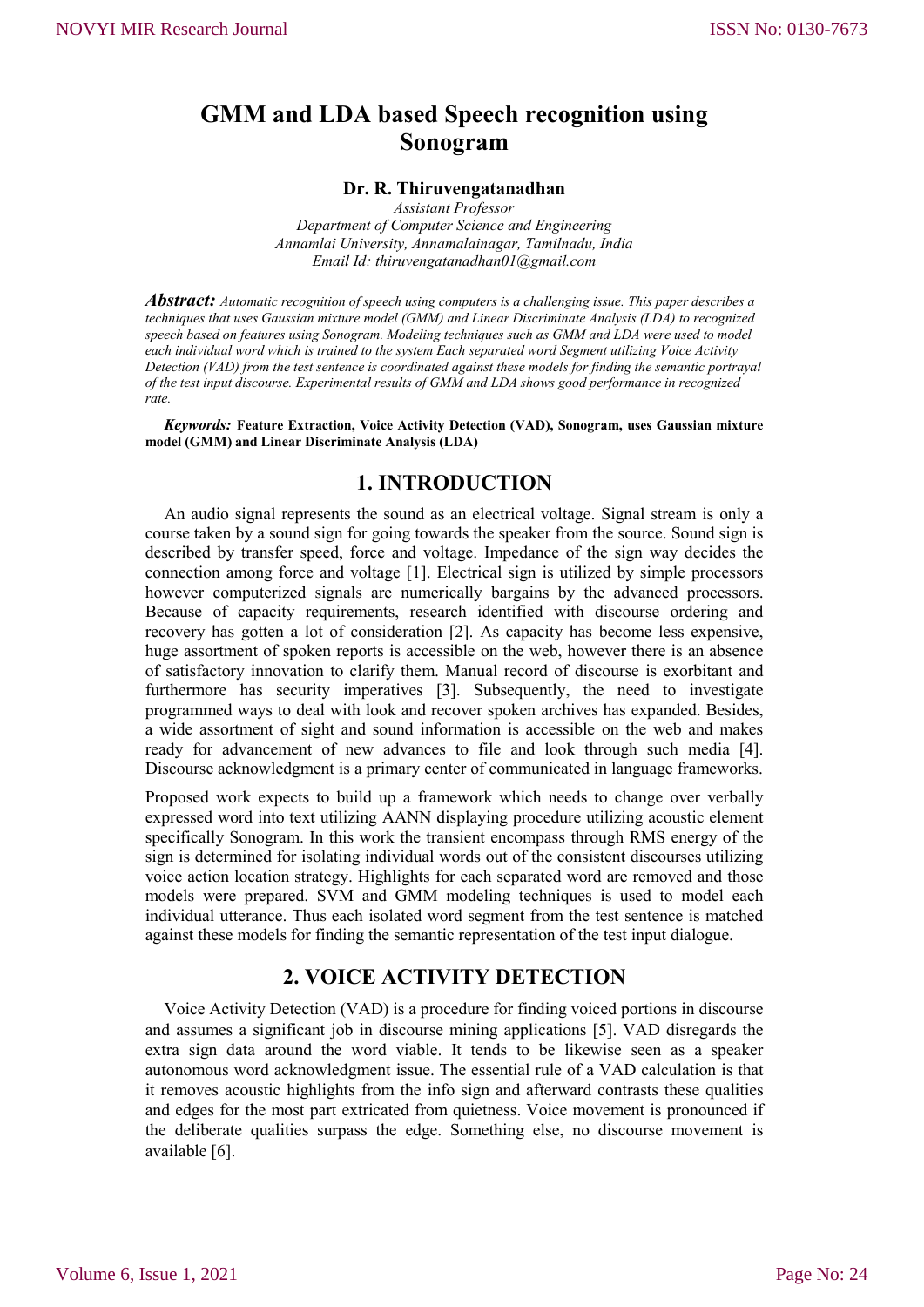VAD discovers its utilization in an assortment of discourse correspondence frameworks like coding of discourse, perceiving discourse, hands free communication, sound conferencing, discourse improvement and retraction of sound [7]. It distinguishes where the discourse is voiced, unvoiced or maintained and gains smooth ground of the discourse cycle [8]. A framesize of 20 ms, with a cover of half, is considered for VAD. RMS is separated for each casing. Figure 1 shows the detached word partition.



**Figure 1. Isolated Word Separations.**

# **3. SONOGRAM**

Pre-accentuation is performed for the discourse signal followed by outline hindering and windowing. The discourse fragment is then changed utilizing FFT into spectrogram portrayal [9]. Bark scale is applied and recurrence groups are gathered into 24 basic groups. Ghostly covering impact is accomplished utilizing spreading capacity. The range energy esteems are changed into decibel scale [10]. Equivalent commotion shape is consolidated to ascertain the uproar level. The tumult sensation per basic band is registered. STFT is figured for each portion of pre-prepared discourse. An edge size of 20 ms is sent with half cover between the edges. The inspecting recurrence of 1 second term is 16 kHz. The square graph of sonogram extraction is appeared in Figure 2.



**Figure 2. Sonogram Feature Extractions.**

A perceptual scale known as bark scale is applied to the spectrogram and it bunches the frequencies dependent on the discerning pitch areas to basic groups. The impediment of one sound to another is demonstrated by applying a phantom concealing spread capacity to the sign [11]. The range energy esteems are then changed into decibel scale. Telephone scale calculation includes equivalent din bend which speaks to various view of clamor at various frequencies individually. The qualities are then changed into a sone-scale to mirror the commotion impression of the human hearable framework [12].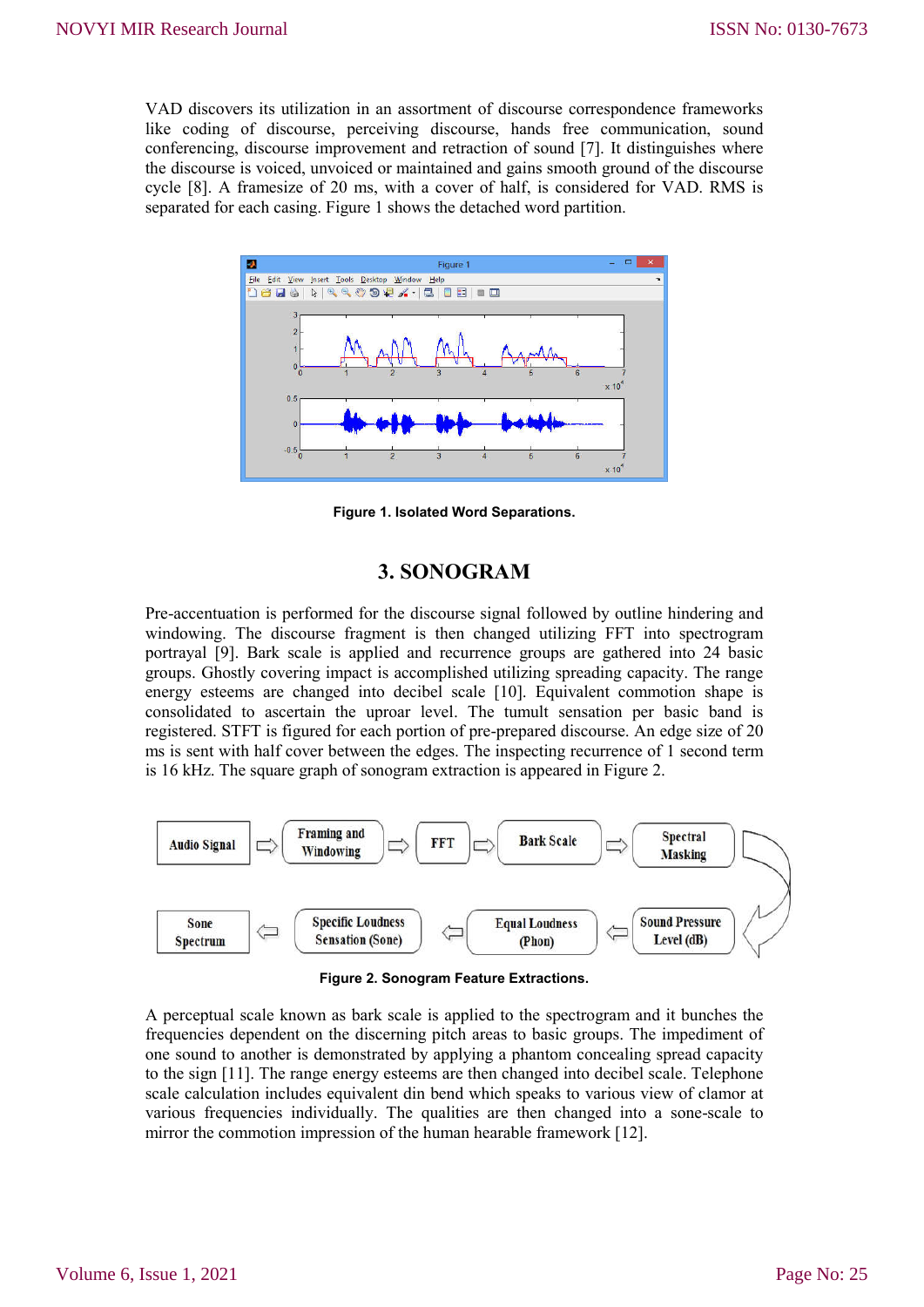# **4. GAUSSIAN MIXTURE MODEL (GMM)**

Parametric or non-parametric methods are used to model the distribution of feature vectors. Parametric models are based on the shape of probability density function [13]. In non-parametric displaying just insignificant or no suspicion with respect to the likelihood thickness capacity of highlight vector is made [14]. The Gaussian combination model (GMM) is utilized in arranging distinctive sound classes. The Gaussian classifier is an illustration of a parametric classifier. It is an instinctive methodology when the model comprises of a few Gaussian segments, which can be believed to demonstrate acoustic highlights. In arrangement, each class is spoken to by a GMM and alludes to its model. When the GMM is prepared, it tends to be utilized to foresee which class another example presumably has a place with [15].

The likelihood conveyance of highlight vectors is displayed by parametric or nonparametric techniques. Models which expect the state of likelihood thickness work are named parametric. In non-parametric displaying, insignificant or no suppositions are made with respect to the likelihood dissemination of highlight vectors. The capability of Gaussian combination models to speak to a hidden arrangement of acoustic classes by individual Gaussian parts, in which the unearthly state of the acoustic class is defined by the mean vector and the covariance grid, is critical.

Additionally, these models can frame a smooth estimate to the subjectively molded perception densities without other data [16]. With Gaussian blend models, each solid is demonstrated as a combination of a few Gaussian bunches in the element space. The reason for utilizing GMM is that the appropriation of highlight vectors extricated from a class can be displayed by a combination of Gaussian densities. The inspiration for utilizing Gaussian densities as the portrayal of sound highlights is the capability of GMMs to speak to a basic arrangement of acoustic classes by individual Gaussian segments in which the ghastly state of the acoustic class is defined by the mean vector and the covariance matrix[17]. Likewise, GMMs can frame a smooth estimation to the subjectively molded perception densities without other data. With GMMs, each solid is demonstrated as a combination of a few Gaussian groups in the component space [18].

## **5. LINEAR DISCRIMINATIVE ANALYSIS (LDA)**

LDA classifies a dataset based on the relation between the dispersions within classes and between classes, in order to find the dimension that best classifies a dataset in a linear way [19]. The number of preparing tests in class, the quantity of unmistakable classes, the mean vector of tests having a place with class and speaks to the arrangement of tests having a place with class. The objective of the LDA is to acquire the grid that augments the connection between classes. The LDA gives the best dimension that describes a dataset dispersion given its features and therefore, is able to analyze the data by reducing its dimensionality [20]. LDA classifier was chosen to be utilized because of its elite in characterization, along with its power in long haul use and its low computational expense [21].

### **6. EXPERIMENTAL RESULTS**

#### **6.1 Dataset Collection**

Experiments for ordering discourse sound utilizing Television broadcast discourse information gathered from Tamil news stations utilizing a tuner card. A complete dataset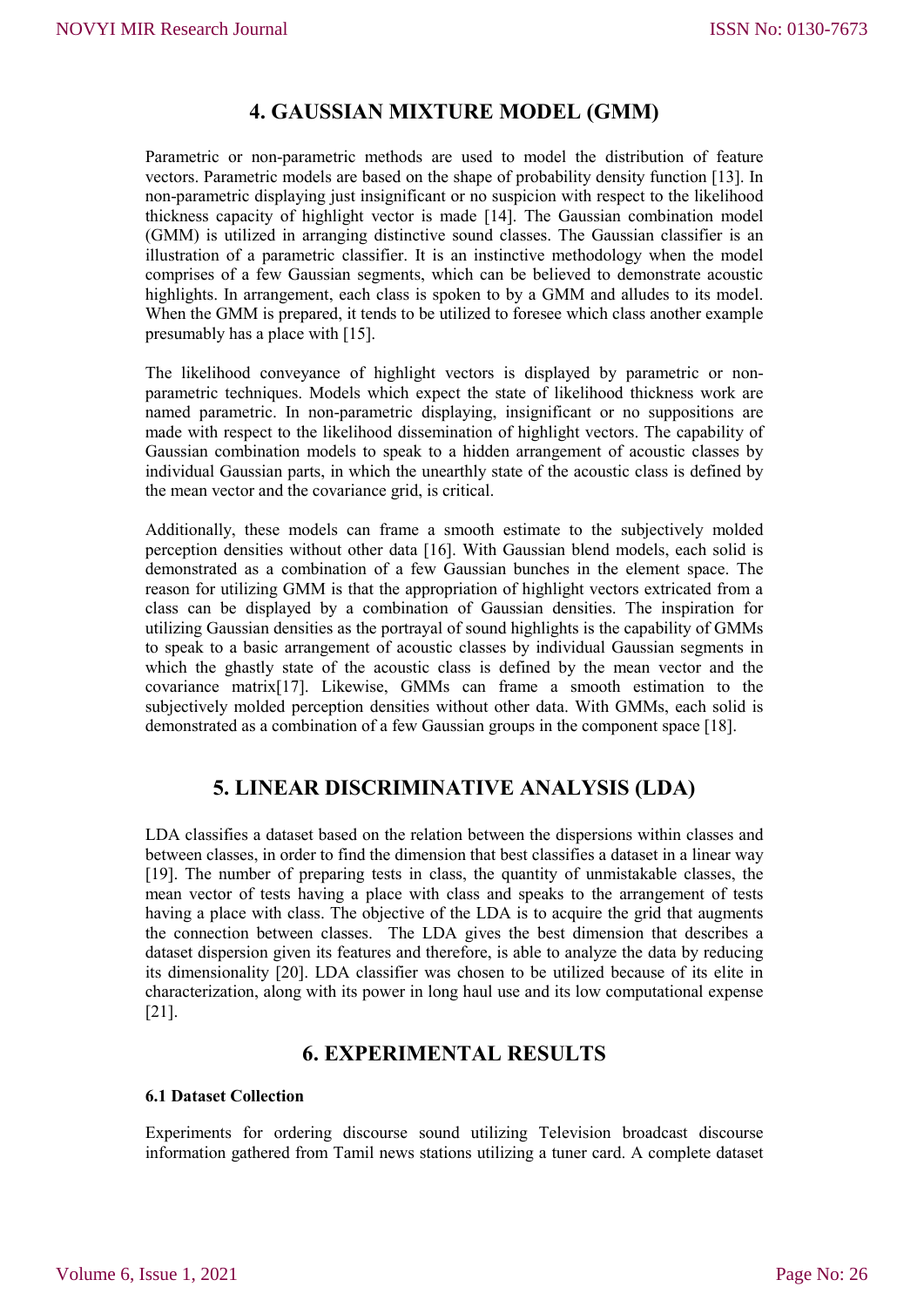of 100 distinctive discourse exchange cuts, going from 5 to 10 seconds term, tested at 16 kHz and encoded by 16-bit is recorded. Voice movement location is performed to confine the words in every discourse record utilizing RMS energy envelope. For every discourse record, an information base of the secluded words is acquired utilizing VAD.

#### **6.2 Feature Extraction**

VAD the disengaged words are removed from the sentences. In this manner traces which are unvoiced excitations are killed by thresholding the segment size. Feature DWT are isolated from each edge of size 320 window with a front of 120 models. During getting ready measure each segregated word is secluded into 20ms covering windows for isolating 6 DWT features.

#### **6.3 Classification**

Using VAD isolated words in a speech is separated. GMM and LDA are made for each segregated word. For preparing, disengaged words from were thought of. The preparation cycle dissects discourse preparing information to locate an ideal method to group discourse outlines into their individual classes. For testing 22 dimensional Sonogram highlight vectors were given as information. . Figure 3 shows the exhibition of GMM for discourse and music arrangement dependent on the quantity of combinations.



#### **Figure 3 The performance of GMM for speech and music classification based on the number of mixtures.**

Table 1 shows the performance of Speech recognition using GMM and LDA for different duration respectively.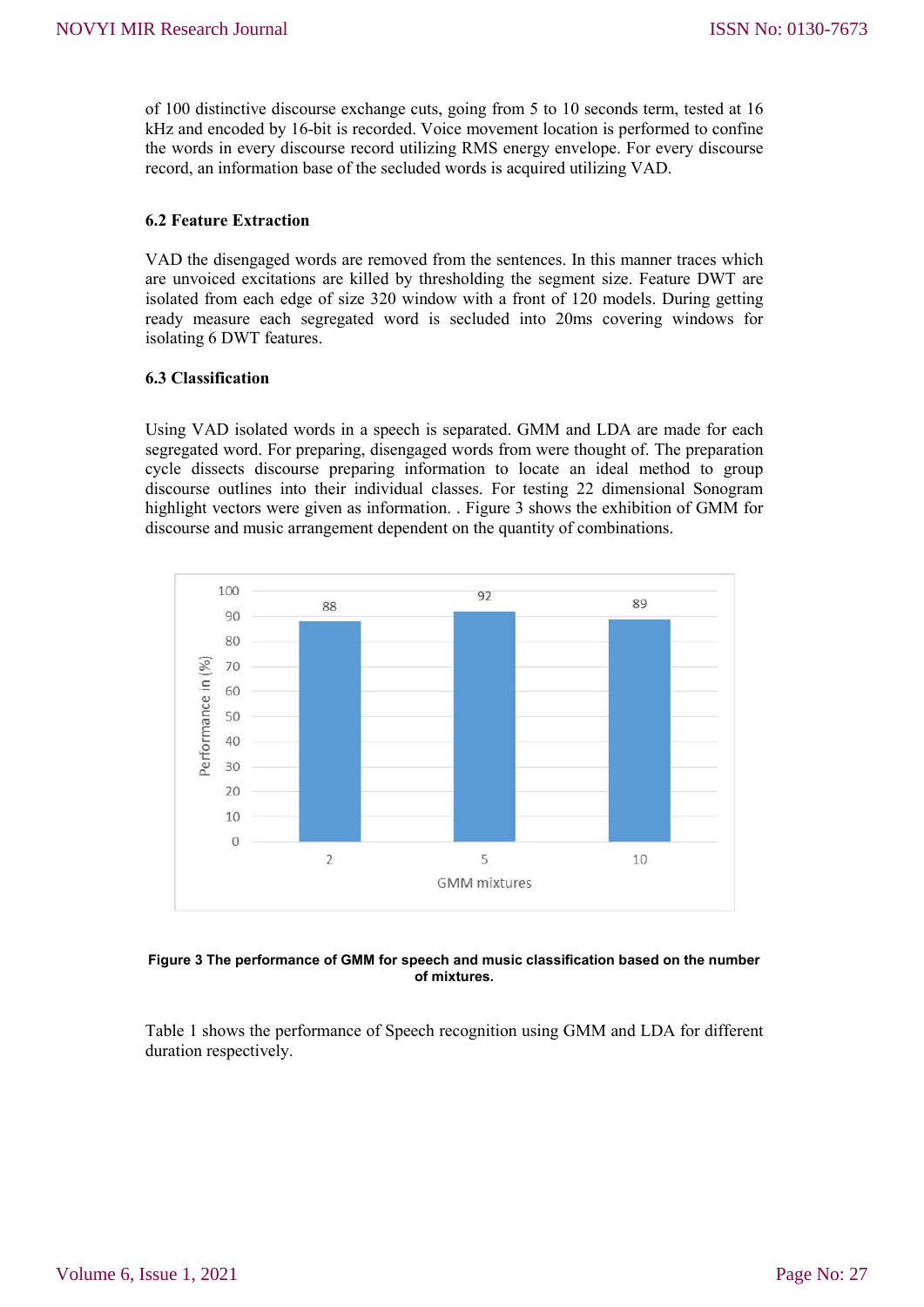#### **Table 1 The performance of Speech recognition using GMM and LDA for different duration respectively.**

|      | <b>Speech Recognition Rate</b> |
|------|--------------------------------|
| GMM  | 92%                            |
| I DA | 88%                            |

# **7. CONCLUSIONS**

In this paper, Voice Activity Detection (VAD) is utilized for isolating individual words out of the persistent addresses. Highlights for each disengaged word are removed and those models were prepared effectively. Sonogram is determined as highlights to portray sound substance. GMM and LDA are utilized to models every Individual expression. Sonogram is determined as highlights to describe sound substance. GMM and LDA learning calculations has been utilized for the perceived discourse by gaining from preparing information. Experimental results show that the proposed audio GMM learning method has good performance in 92% speech recognized rate compared with LDA.

### **REFERENCES**

- [1] *Reda Elbarougy. Speech Emotion Recognition based on Voiced Emotion Unit. International Journal of Computer Applications 178(47):22-28, September 2019*
- [2] *Ayushi Y Vadwala, Krina A Suthar, Yesha A Karmakar and Nirali Pandya. Survey paper on Different Speech Recognition Algorithm: Challenges and Techniques. International Journal of Computer Applications 175(1):31-36, October 2017.*
- [3] *Iswarya, P. and Radha, V, "Speech and Text Query Based Tamil - English Cross*  Language Information Retrieval system," International Conference on Computer *Communication and Informatics, pp. 1-4, Coimbatore, 2014.*
- [4] *Chien-Lin Huang, Chiori Hori and Hideki Kashioka, "Semantic Inference Based on Neural Probabilistic Language Modeling for Speech Indexing," IEEE International Conference on Acoustics, Speech and Signal Processing, pp. 8480-8484, 2013.*
- [5] *Ivan Markovi, Sre´ ckoJuri´ Kavelj and Ivan Petrovi, "Partial Mutual Information Based Input Variable Selection for Supervised Learning Approaches to Voice Activity Detection," Applied Soft Computing Elsevier, vol. 13, pp. 4383-4391, 2013.*
- [6] *Khoubrouy, S. A. and Panahi, I.M.S., "Voice Activation Detection using Teager-Kaiser Energy Measure," International Symposium on Image and Signal Processing and Analysis, pp. 388-392, 2013.*
- [7] *Saleh Khawatreh, Belal Ayyoub, Ashraf Abu-Ein and Ziad Alqadi. A Novel Methodology to Extract Voice Signal Features. International Journal of Computer Applications 179(9):40-43, January 2018.*
- [8] *Tayseer M F Taha and Amir Hussain. A Survey on Techniques for Enhancing Speech. International Journal of Computer Applications 179(17):1-14, February 2018.*
- [9] *Xiaowen Cheng, Jarod V. Hart, and James S. Walker, "Time-frequency Analysis of Musical Rhythm," Notices of AMS, vol. 56, no. 3, 2008.*
- [10] *Ausgef¨uhrt, Evaluation of New Audio Features and Their Utilization in Novel Music Retrieval Applications, Master's thesis, Vienna University of Technology, December 2006.*